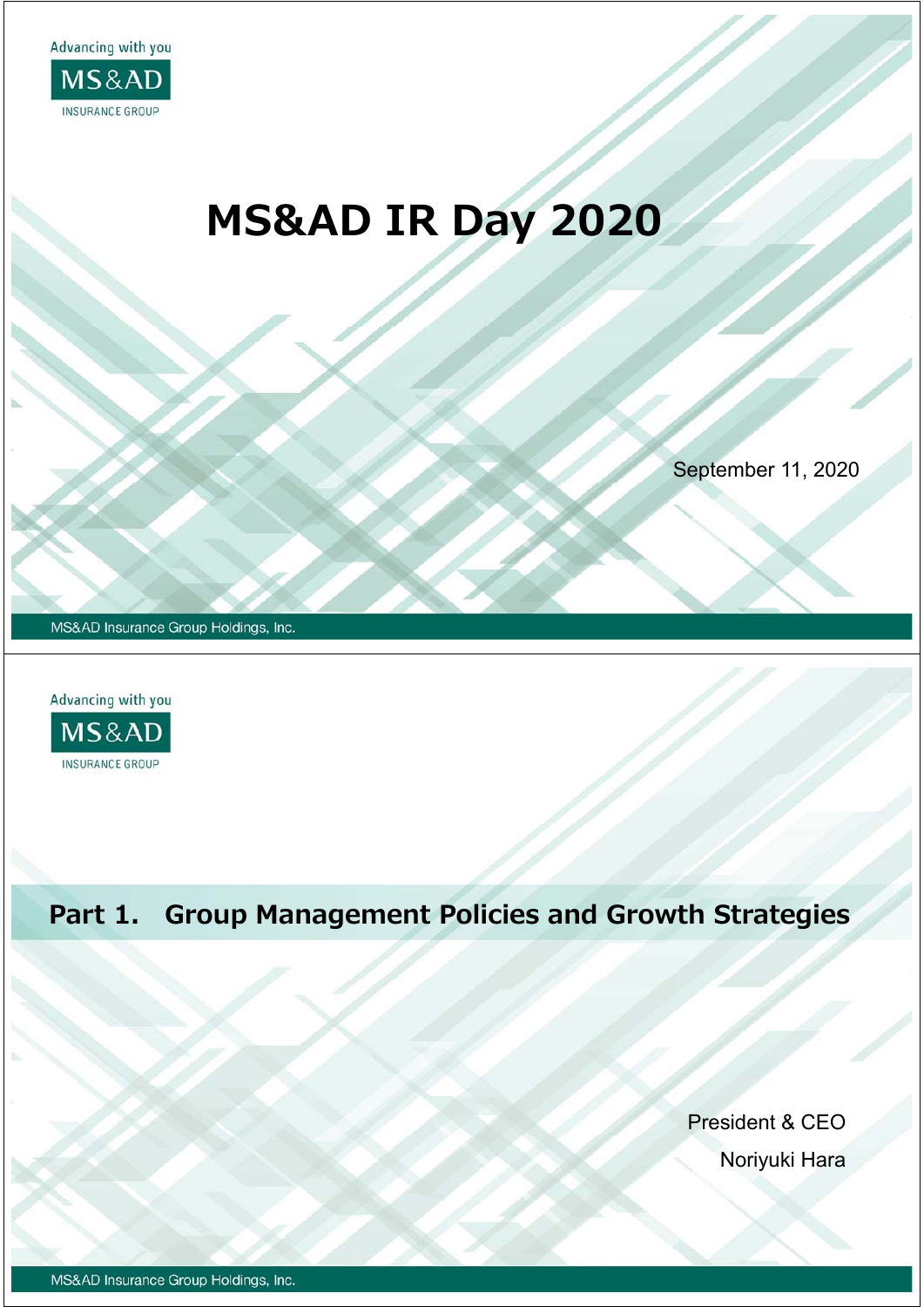

#### **2.Changes in Environment**



#### **Impact of COVID-19 on Social Structure and Industrial Structure**

Changes in behavior associated with technological innovation

Shift to "remote" and "online"

Changes in industrial structure

**Decentralization** of residential areas /revitalization of rural areas

Coexistence with nature/long-term management

Toward a society that incorporates mutual assistance and altruism

Increasing surplus workforce due to accelerating AI utilization

Change in job consciousness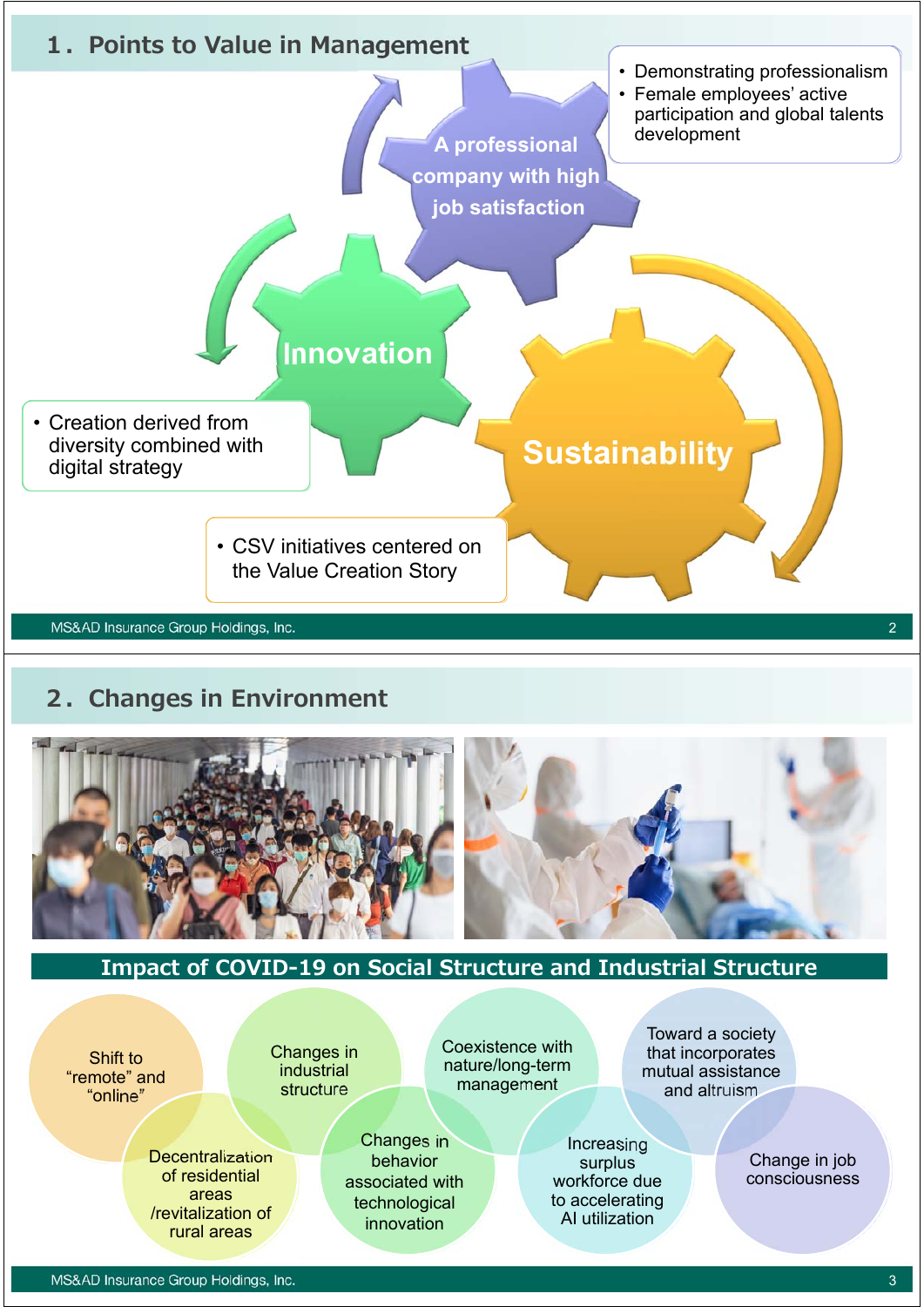#### **3.Management Issues**

#### **Improving Capital Efficiency (Improving ROE) Distinctive growth strategies and improved productivity Progress in FY2019 Scale 5th (FORTUNE GLOBAL 500 2019, P&C) Within the top 10 non-life insurance groups in the world Capital efficiency 8.0**% **Group Adjusted ROE 10% Financial soundness 186% Ref.: UFR applied 204% ESR 180% - 220% Portfolio diversity 46%** 50% (profit basis) in other than the domestic non-life insurance business **Share of strategic equity holdings 26.1% of integrated risk amount 9.2% of consolidated total assets** Strategic equity holdings less than 30% of integrated risk amount and below 10% of consolidated total assets **Profitability EI Combined Ratio ex. natural catastrophes 91.4**% Combined ratio in the domestic non-life insurance business stable at 95% or less **Profitability** improvement in fire insurance Reduction of operating expenses Profit recovery at MS Amlin Current challenge: Productivity improvement **Next growth strategy Medium-term aspirations "World-leading insurance and financial services group"**

MS&AD Insurance Group Holdings, Inc.

#### **4.Group's Growth Strategies (1) Profit Growth Strategies in Stage 2: (i) Domestic Business**

4

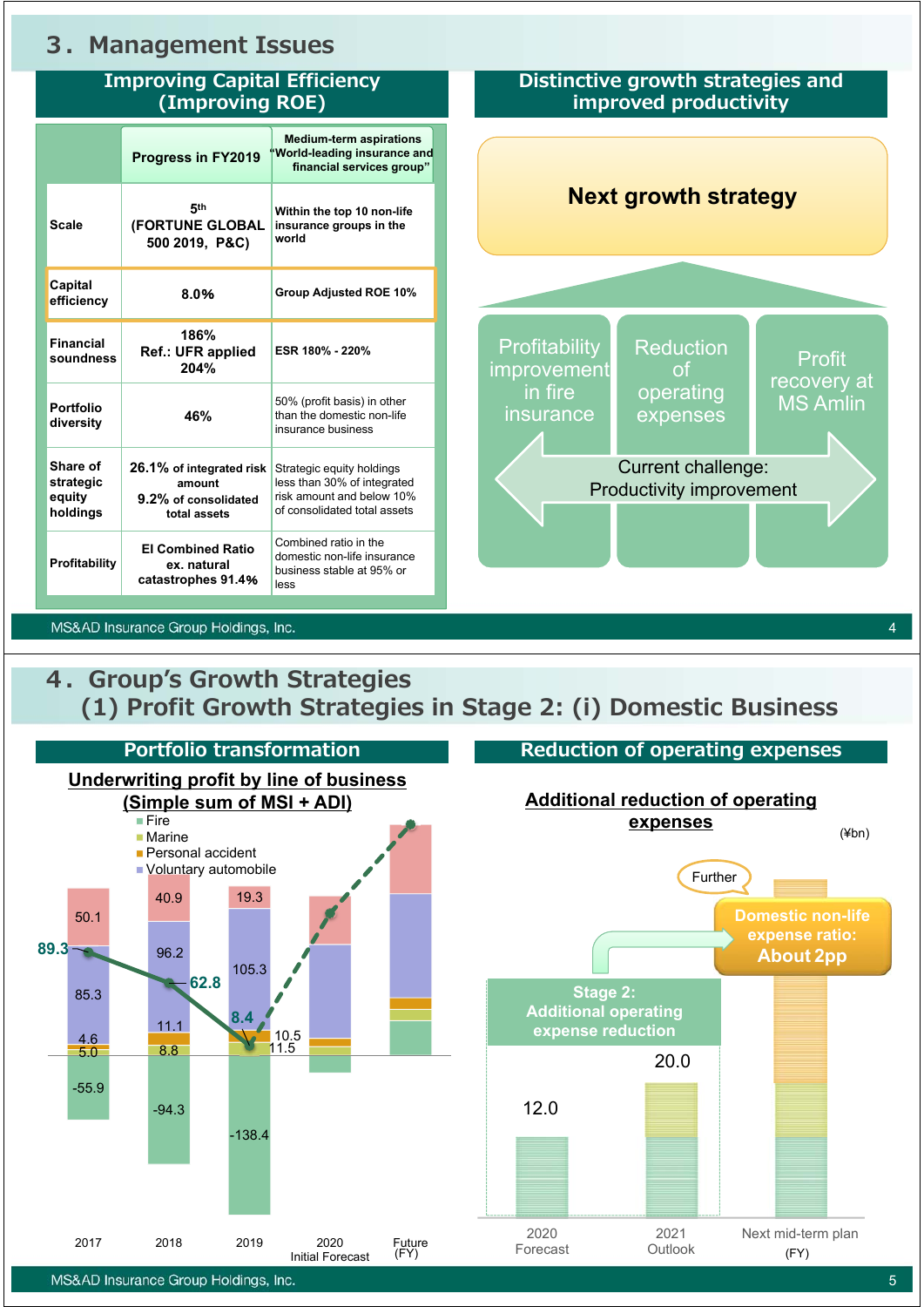# **4.Group's Growth Strategies (1) Profit Growth Strategies in Stage 2: (ii) International Business**

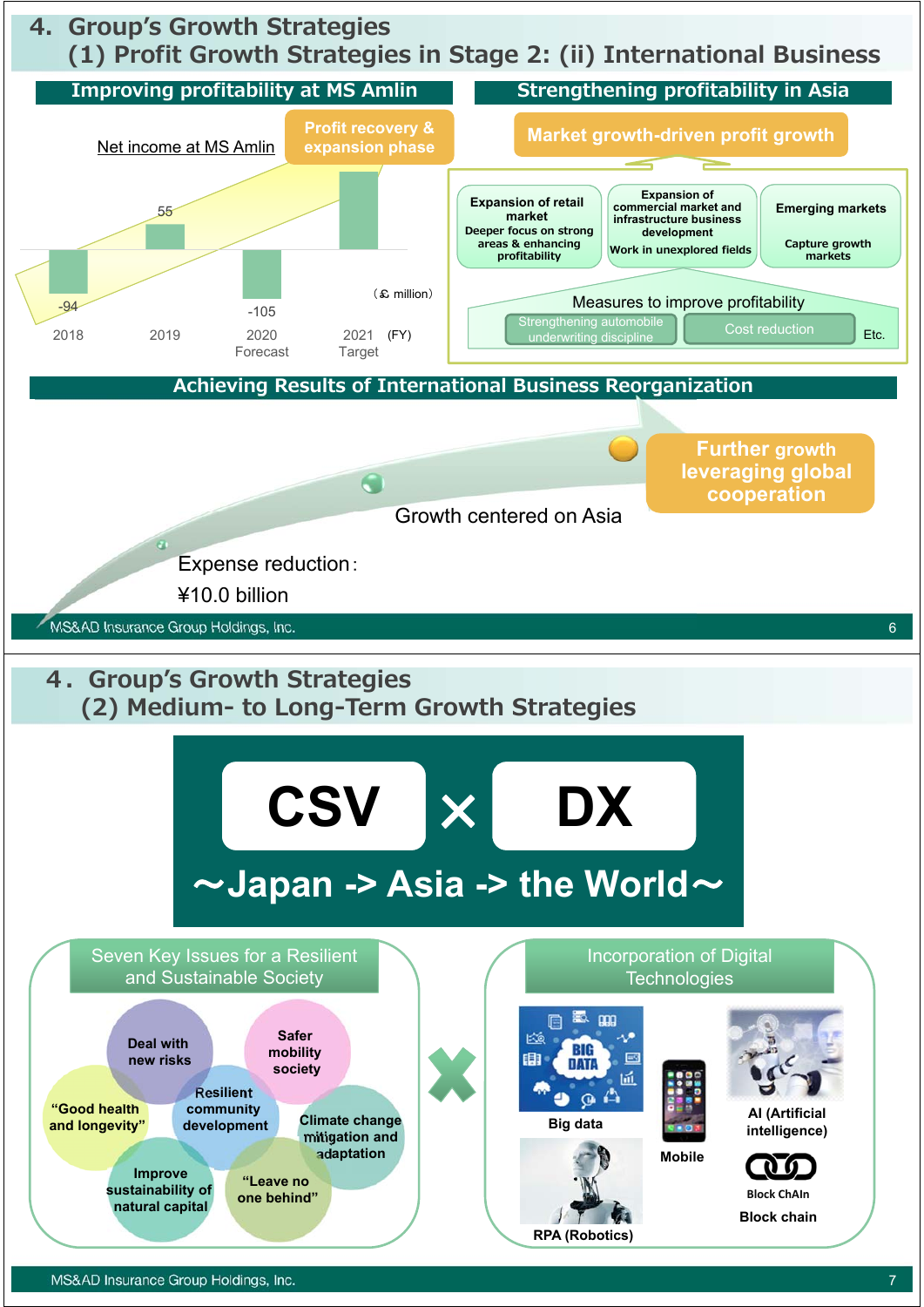## **4.Group's Growth Strategies**

**(2) Medium- to Long-Term Growth Strategies: (i) Change in Business Style**

| <b>Change in</b><br>Largest agent network in Japan<br><b>CSV</b><br><b>DX</b><br>$\boldsymbol{\mathsf{x}}$<br><b>business styles</b><br><b>Diverse partnerships</b> |                                                                                                                                                                                                                |                                                                                                                                                                                                       |
|---------------------------------------------------------------------------------------------------------------------------------------------------------------------|----------------------------------------------------------------------------------------------------------------------------------------------------------------------------------------------------------------|-------------------------------------------------------------------------------------------------------------------------------------------------------------------------------------------------------|
| <b>Work areas</b>                                                                                                                                                   |                                                                                                                                                                                                                | <b>Examples</b>                                                                                                                                                                                       |
| <b>Products</b><br>& services                                                                                                                                       | Developing insurance products and services to solve<br>customers' issues, using digital technologies as well as the<br>insurance claims data that the Group has accumulated and the<br>data owned by customers | • Telematics insurance ("Tough<br>Tsunagaru" automobile insurance)<br>• Drive-recorder-based Mimamoru<br>(Safeguards) Automobile Insurance,<br>• Health management support<br>insurance<br>• cmap.dev |
| <b>Channels</b>                                                                                                                                                     | Combining our Group's accumulated sales data and best<br>practices with methods made possible by digital technology to<br>improve sales capabilities and efficiency                                            | • MS1 Brain                                                                                                                                                                                           |
| <b>Sales</b><br>methods                                                                                                                                             | Developing new channels in line with the trend toward<br>digitalization of lifestyles and business activities                                                                                                  | • Built-in Connect<br>• Convenience store channel                                                                                                                                                     |
| <b>Claims</b><br>services                                                                                                                                           | Leveraging digital technology to dramatically reduce the time<br>and load of customers and our Group's claims service                                                                                          | • Joint claims support system "BRIGDE"<br>• Telematics claims service system                                                                                                                          |
| Operation,<br>clerical<br>work                                                                                                                                      | Leveraging digital technology to dramatically reduce the load<br>and time required for clerical work and to provide services<br>tailored to customers' new lifestyles                                          | • Online renovation<br>• Cashless, paperless, touchless<br>• Web procedure system                                                                                                                     |
| <b>New</b><br><b>business</b>                                                                                                                                       | Developing new businesses utilizing data and know-how<br>accumulated in our group and digital technology                                                                                                       | • RisTech paid consulting<br>• Telematics insurance data business<br>• RM business for climate change                                                                                                 |
| MS&AD Insurance Group Holdings, Inc.<br>8                                                                                                                           |                                                                                                                                                                                                                |                                                                                                                                                                                                       |

## **4.Group's Growth Strategies (2) Medium- to Long-Term Growth Strategies: (ii) Global Expansion**

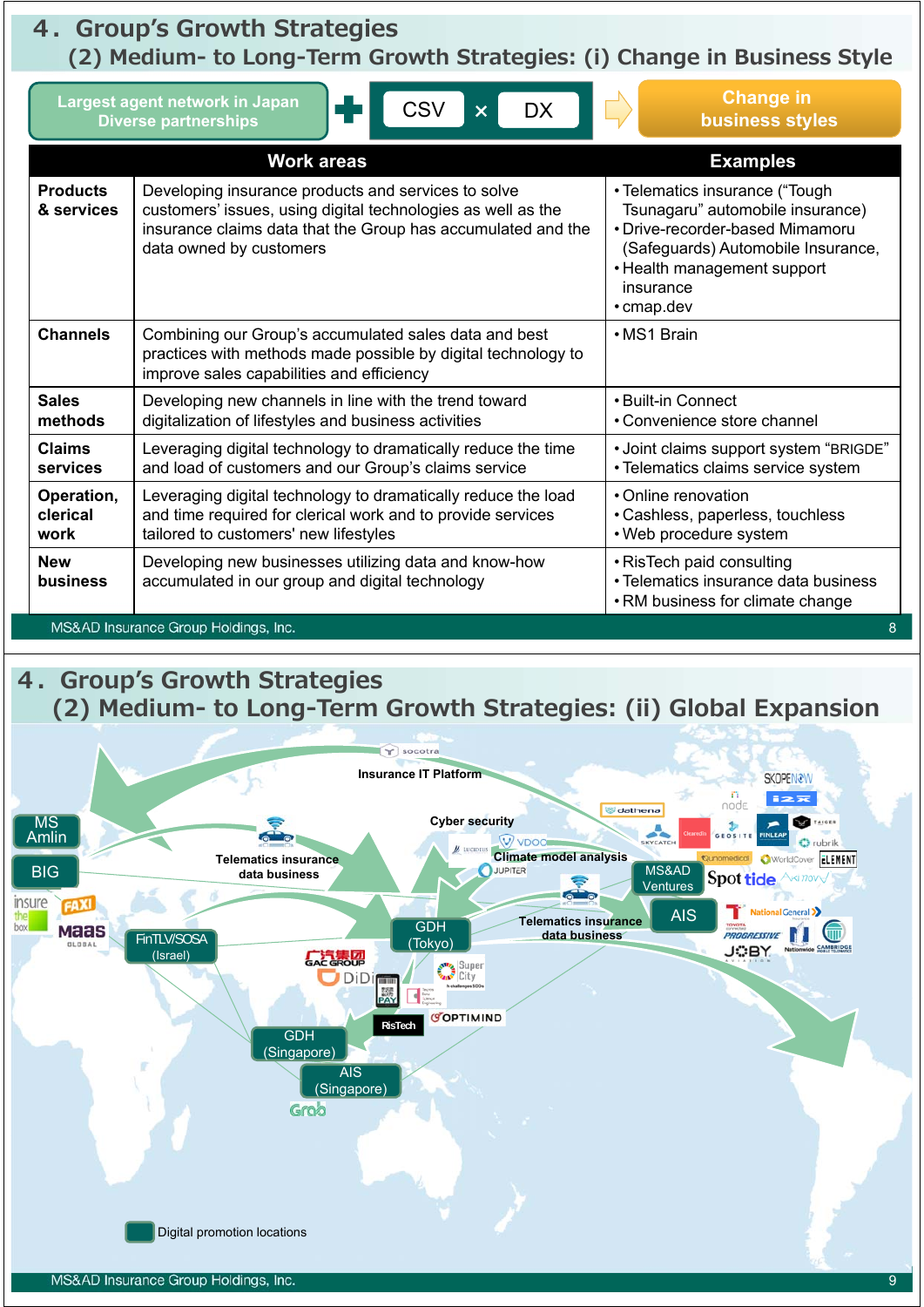**4.Group's Growth Strategies (2) Medium- to Long-Term Growth Strategies: (iii) Solving Social Issues, Leveraging Digital Transformation**



**MS&AD's Value Creation Story**

**Changes in environment**